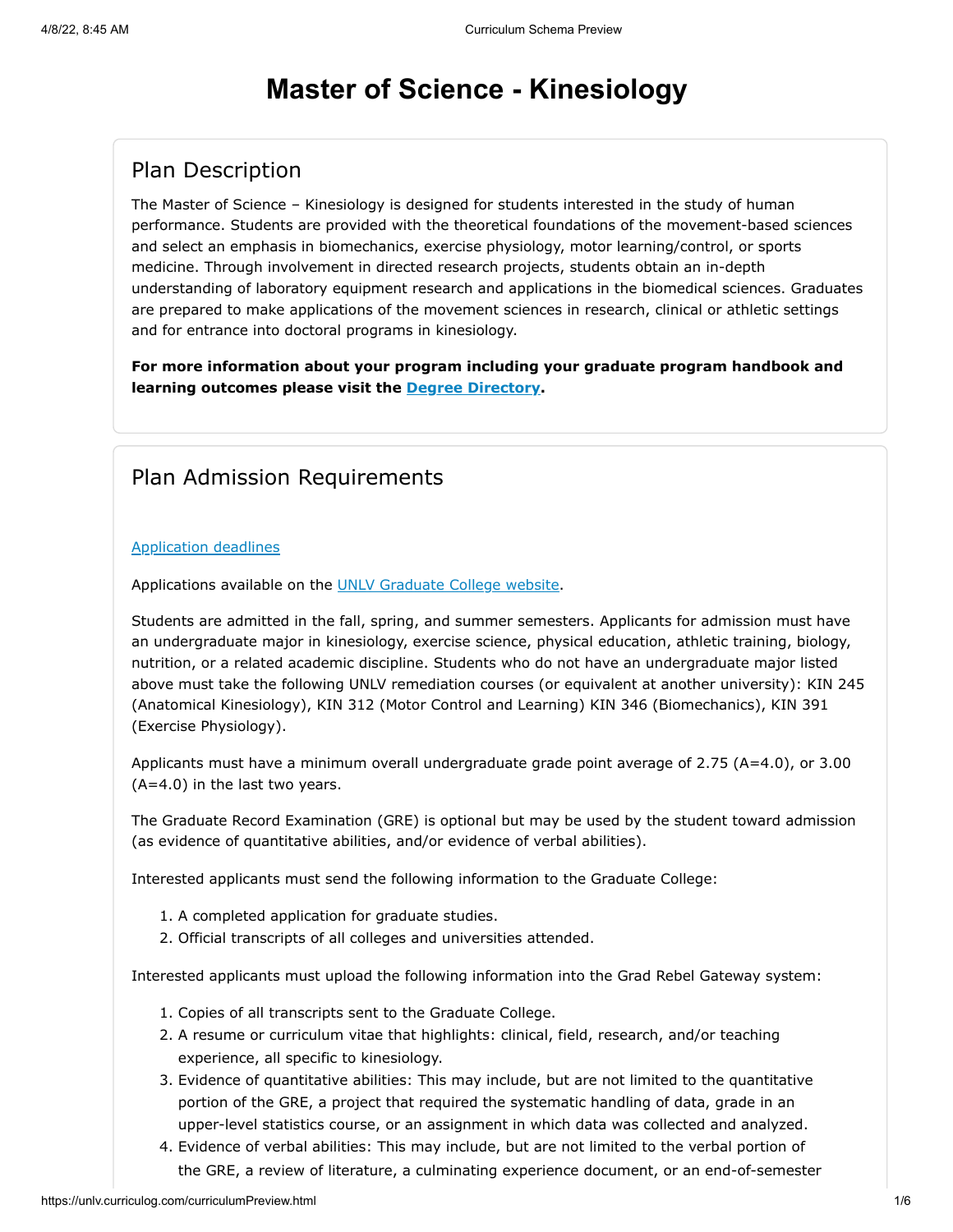assignment.

- 5. A letter of intent that addresses: Preferred faculty mentor(s) (aligned with the students' research direction). Further explanation of clinical, field, research, or teaching experience noted in the resume, if desired. Motivation for attending UNLV. Summary of educational goals. Summary of intended research activities and interests.
- 6. Two letters of recommendation from persons familiar with the applicant's academic record and potential for graduate study.

[All domestic and international applicants must review and follow the Graduate College Admission and](http://www.unlv.edu/graduatecollege/futurestudents) Registration Requirements.

*Students are accepted into a degree program as described in the Graduate Catalog. The faculty and corresponding sub-disciplines and sub-plans within the described programs are subject to change at any time.*

### Plan Requirements

*See Subplan Requirements below.*

[Subplan 1: Thesis](#page-1-0)

[Subplan 2: Non-Thesis](#page-3-0)

#### Subplan 1 Requirements: Thesis

<span id="page-1-0"></span>Total Credits Required: 33

# Course Requirements

#### Biomechanics Course – Credits: 3

Complete one of the following courses:

KIN 656 Biomechanics of Endurance Performance 3 KIN 736 Biomechanical Applications in Kinesiology KIN 737 Biomechanics of Strength 3 KIN 743 Research Techniques in Biomechanics 3

# Motor Learning/Motor Control Course – Credits: 3

Complete one of the following courses:

| KIN 760 Motor Skill Learning and Performance |  |
|----------------------------------------------|--|
| KIN 761 Human Motor Control                  |  |
| KIN 762 Motor Learning Applications          |  |

3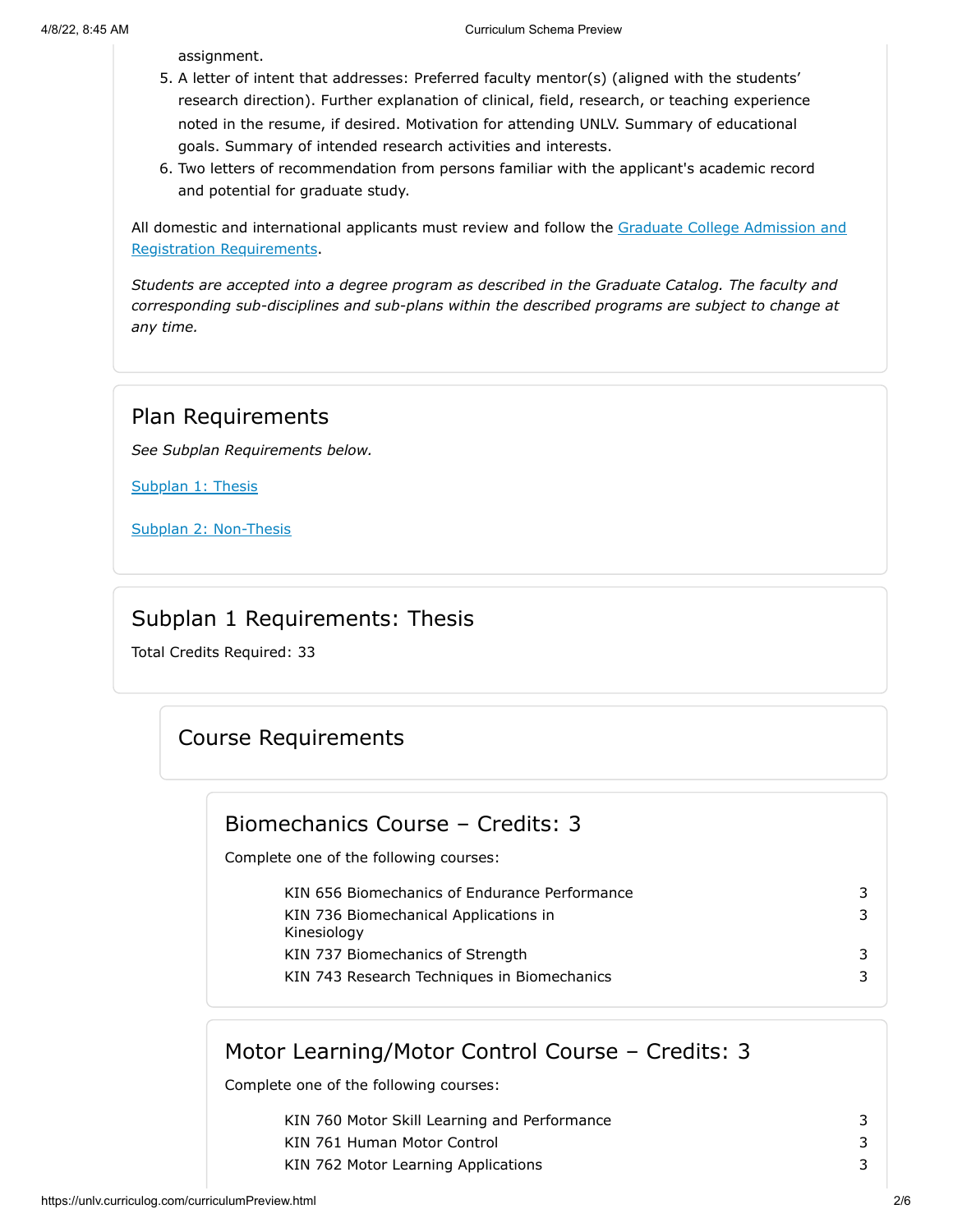#### Exercise Physiology Course – Credits: 3

Complete one of the following courses:

KIN 657 Physiology of Endurance Performance 3 KIN 740 Advanced Exercise Physiology 3

Research Courses – Credits: 6

Complete 6 credits by completing all of the following courses:

| KIN 750 Research Methods in Kinesiology and<br>Nutrition Sciences Research |  |
|----------------------------------------------------------------------------|--|
| KIN 751 Selected Application of Statistical<br>Techniques I                |  |

#### Specialization Courses – Credits: 9

Complete 9 credits of advisor-approved coursework. Research opportunities and course work are available in biomechanics, exercise physiology, motor learning/motor control, and sports medicine.

#### Elective Courses – Credits: 3

Complete 3 credits of advisor-approved elective coursework.

Thesis – Credits: 6

KIN 749 Thesis  $3 - 6$ 

#### Degree Requirements

- 1. Completion of a minimum of 33 credits with a minimum GPA of 3.00.
- 2. In consultation with their advisor, a student will organize a thesis committee of at least three departmental members. In addition, a fourth member from outside the department, known as the Graduate College Representative, must be appointed. An additional committee member may be added at the student and department's discretion. Please see Graduate College policy for committee appointment guidelines.

#### Graduation Requirements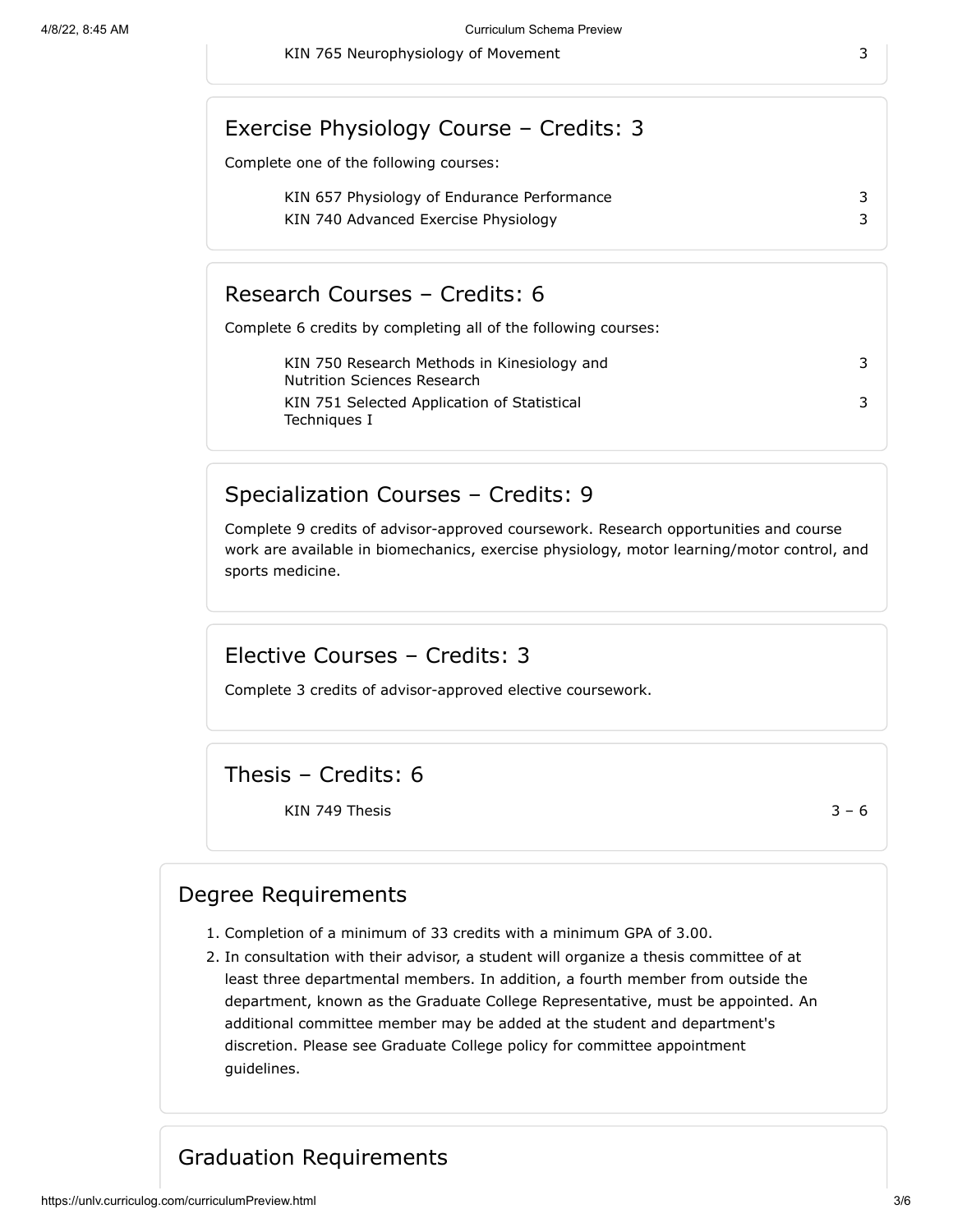#### 4/8/22, 8:45 AM Curriculum Schema Preview

- 1. The student must submit all required forms to the Graduate College as well as apply for graduation up to two semesters prior to completing their degree requirements.
- 2. The student must submit and successfully defend their thesis by the posted deadline. The defense must be advertised and is open to the public.
- 3. After the thesis defense, the student must electronically submit a properly formatted pdf copy of their thesis to the Graduate College for format check. Once the thesis format has been approved by the Graduate College, the student will submit the approved electronic version to ProQuest. Deadlines for thesis defenses, format check submissions, and the final ProQuest submission can be found [here.](https://www.unlv.edu/graduatecollege/graduation-deadlines)

#### Subplan 2 Requirements: Non-Thesis

<span id="page-3-0"></span>Total Credits Required: 33

#### Course Requirements

#### Biomechanics Course – Credits: 3

Complete one of the following courses:

| KIN 656 Biomechanics of Endurance Performance        | 3 |
|------------------------------------------------------|---|
| KIN 736 Biomechanical Applications in<br>Kinesiology | 3 |
| KIN 737 Biomechanics of Strength                     | 3 |
| KIN 743 Research Techniques in Biomechanics          | 3 |

### Motor Learning/Motor Control Course – Credits: 3

Complete one of the following courses:

KIN 760 Motor Skill Learning and Performance 33 KIN 761 Human Motor Control 3 KIN 762 Motor Learning Applications 3 KIN 765 Neurophysiology of Movement 33

#### Exercise Physiology Course – Credits: 3

Complete one of the following courses:

| KIN 657 Physiology of Endurance Performance |  |
|---------------------------------------------|--|
| KIN 740 Advanced Exercise Physiology        |  |

#### Research Courses – Credits: 6

Complete 6 credits by completing all of the following courses: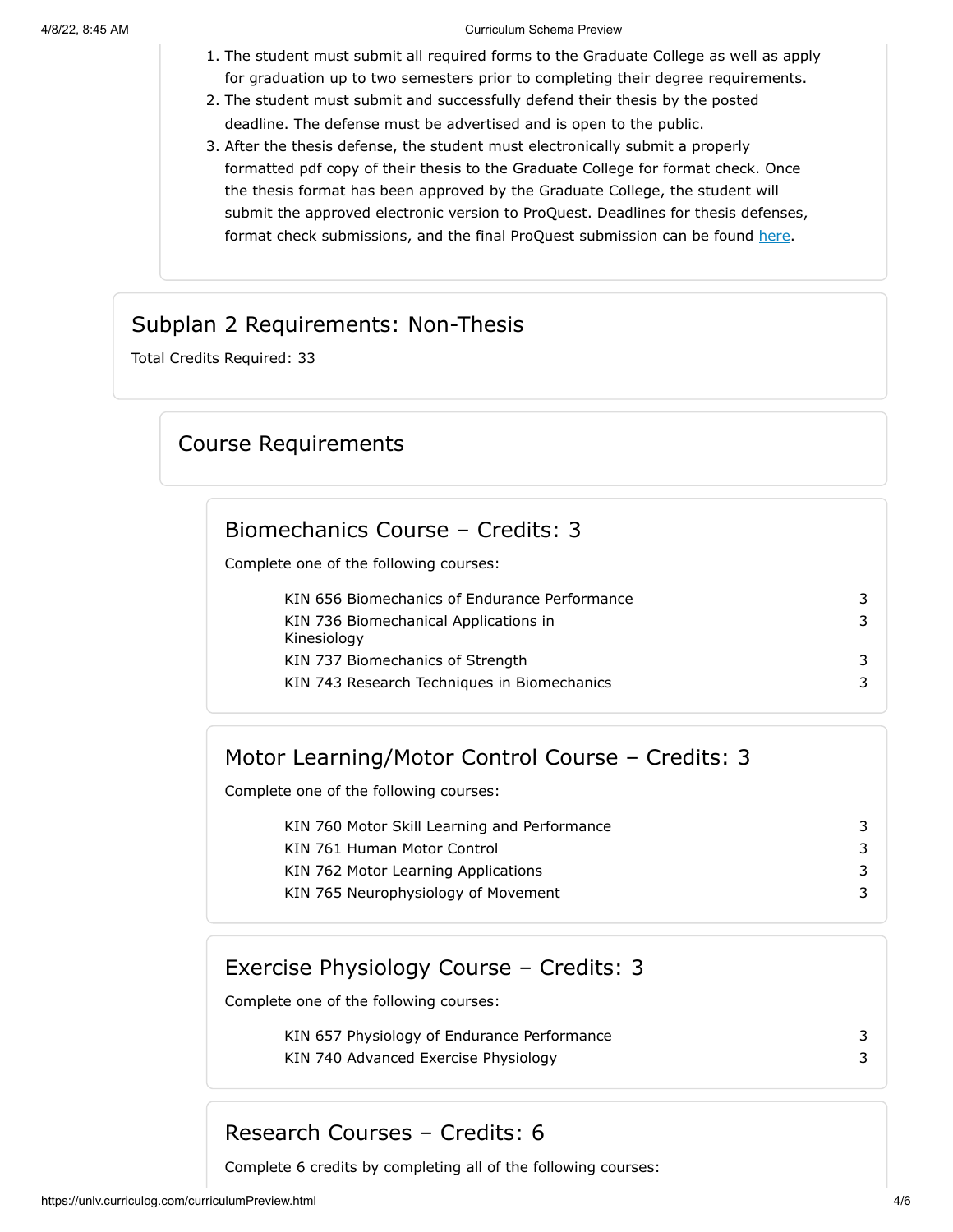KIN 750 Research Methods in Kinesiology and Nutrition Sciences Research KIN 751 Selected Application of Statistical Techniques I

3

#### 3

#### Specialization Courses – Credits: 9

Complete 9 credits of advisor-approved coursework. Research opportunities and course work are available in biomechanics, exercise physiology, motor learning/motor control, and sports medicine.

#### Elective Courses – Credits: 6

Complete 6 credits of advisor-approved elective coursework.

#### Professional Paper – Credits: 3

KIN 748 Professional Paper 1 – 6

#### Degree Requirements

- 1. Completion of a minimum of 33 credits with a minimum GPA of 3.00.
- 2. In consultation with their advisor, a student will organize a committee of at least three departmental members. In addition, a fourth member from outside the department, known as the Graduate College Representative, must be appointed. An additional committee member may be added at the student and department's discretion. Please see Graduate College policy for committee appointment guidelines.

#### Graduation Requirements

- 1. The student must submit all required forms to the Graduate College as well as apply for graduation up to two semesters prior to completing their degree requirements.
- 2. The student must successfully complete a professional paper.

## Plan Graduation Requirements

*Refer to your subplan for Graduation Requirements.*

#### [Subplan 1: Thesis](#page-1-0)

[Subplan 2: Non-Thesis](#page-3-0)